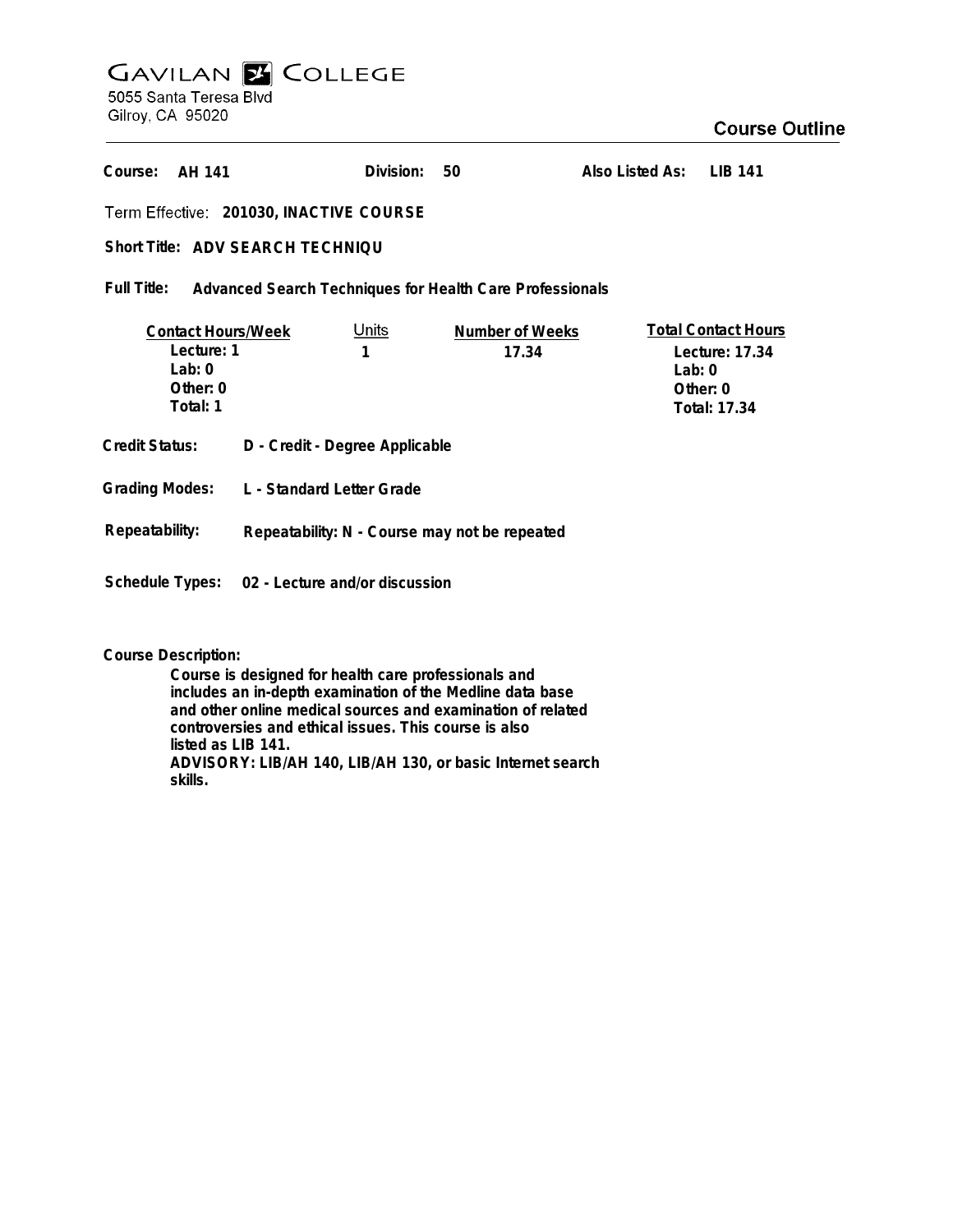**ARTICULATION and CERTIFICATE INFORMATION Associate Degree: CSU GE: IGETC: CSU TRANSFER: Transferable CSU, effective 199970 UC TRANSFER: Not Transferable**

#### **PREREQUISITES:**

#### **COREQUISITES:**

**STUDENT LEARNING OUTCOMES:**

**1. After successfully completing this course, the health care professional should be able to do the following: Understand the conversion of a clinical scenario into a focused clinical question.**

**2. Convert a focused clinical question into an effective search strategy.**

**3. Determine whether the question is best answered by a medical research database such as Medline, or another resource.**

**4. Understand the content of other professional medical databases available for searching.**

**5. Access Medline and perform basic and advanced or refined searches**

**in Medline through the Internet using PubMed or Grateful Med.**

**6. Evaluate the results of a search, using criteria such as authority, reliability, documentation, currency, attribution and disclosure.**

**7. Understand various options for retrieving articles selected from a search.**

**8. Understand controversies and ethical issues relating to online health services.**

**999999**

### **TOPICS AND SCOPE:**

**Inactive Course: 11/22/2010**

**WEEK HOURS CONTENT, ASSIGNMENTS, OBJECTIVES 1 1.5 Introduction to online nursing and health resources. OBJECTIVES: Students will 1) be able to demonstrate an understanding of the biomedical information overload, includng statistics and research on the reliability of online sources; 2) Examine criteria for databases to use in answering clinical questions. OUT-OF-CLASS: Students will complete 2 online quizzes --one to determine their individual learning styles, and one to predict their individual success in an online course. Students will submit a posting to the class discussion list to: 1) discuss the two quizzes, 2) Introduce themselves, and 3) sign up to summarize 1 lesson of the class, plus that lesson's discussion. 2 1.5 Converting clinical problems into focused clinical questions.**

**OBJECTIVES: Students will be able to demonstrate an understanding of Boolean logic and phrase searching,**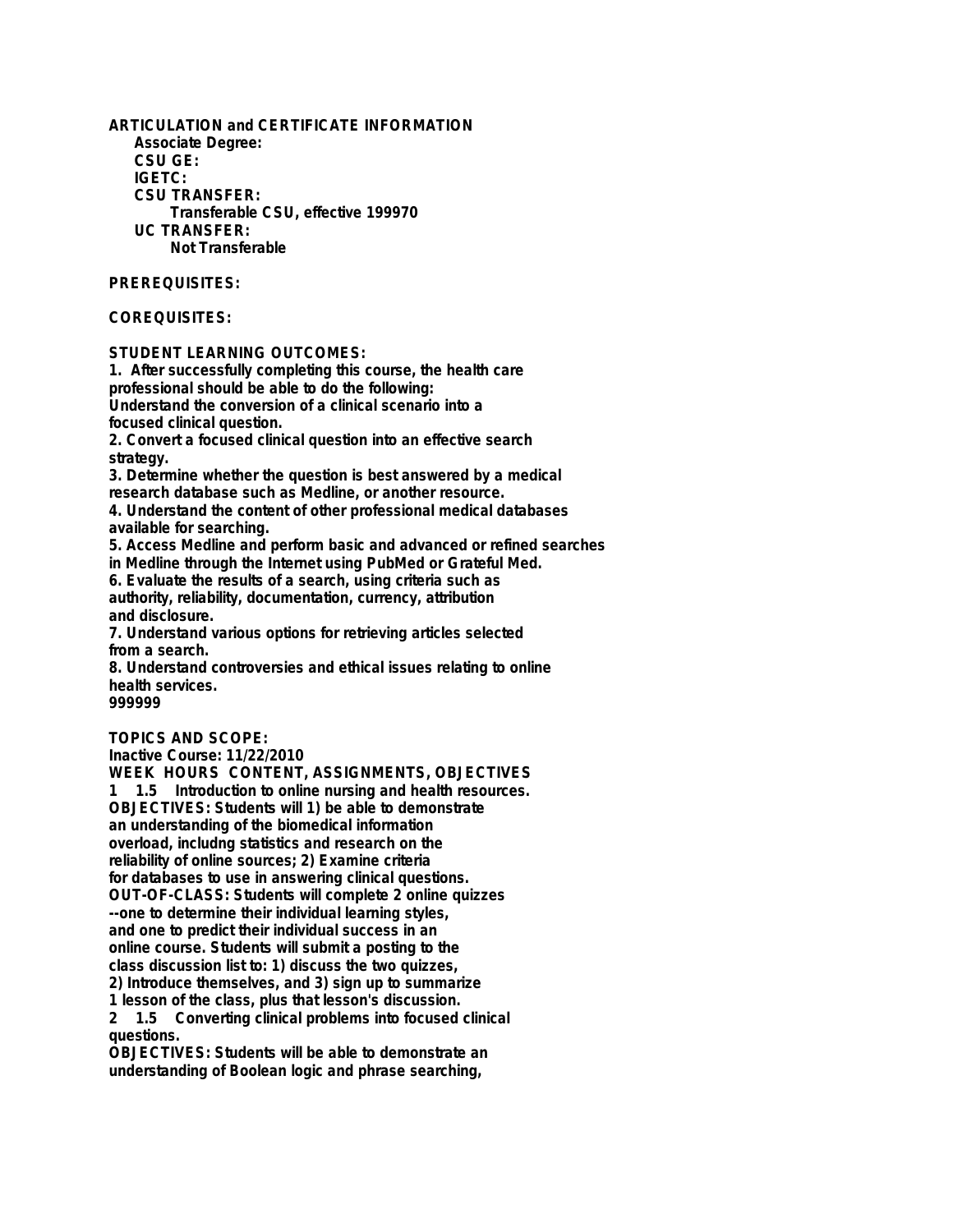**and be able to use these tools in several databases such as Medline (a medical literature database), EbscolHost (a general literature database) and Excite a WWW search engine).**

**OUT-OF-CLASS: Students will complete an online assignment using the 3 databases listed above, then post a discussion to the class discussion list explaining the search terms used and evaluating their success or lack of success. They will respond to at least one other student's posting.**

**3 1.5 Introduction to field searching. OBJECTIVES: Students will be able to demonstrate an understanding of field searching, and be able to use this tool in: 1) searching book catalogs, at Gavilan College, other local libraries, & specialized catalogs 2) searching periodical literature databases such as Medline.**

**OUT-OF-CLASS: Students will complete an online assignment using several book catalogs plus medical literature databases. They will post to the class discussion list outline their search terms and their results. They will respond to at least one other student's posting.**

**4 1.5 Converting clinical questions into an effective search strategy for Medline. Boolean logic, phrase searching, field searching, truncation, and use of MESH headings to narrow or widen the search.**

**OBJECTIVE: Students will practice converting questions into search strategies, concentrating on the Medline database. They will demonstrate an understanding of the Medline thesaurus, MESH, and how to use these headings for effective searches.**

**OUT-OF-CLASS: Students will complete a worksheet practicing search strategies and locating appropriate MESH headings; then post a description of their experiences, successes or failures at finding specific information. They will also respond to at least one other student posting.**

**5 1.5 Medline continued. Refining searches by limiting articles to randomized clinical trials. Evaluation criteria.**

**OBJECTIVES: Students will examine Medline's advanced searching criteria and limits, and demonstrate an understanding of the different types of articles available in their list of search results.**

**OUT-OF-CLASS: Students will complete a worksheet practicing Medline advanced search techniques and analyzing results. They will post to the class discussion list regarding their findings, plus respond to at least one other posting.**

**6 1.5 Examination of search engines to find WWW medical sites. OBJECTIVES: Students will experiement with WWW searching using advanced search engine sties with capabilities for Boolean logic, phrase and field searching, truncation and other limiters. They will demonstrate an understanding of domain names to identify website**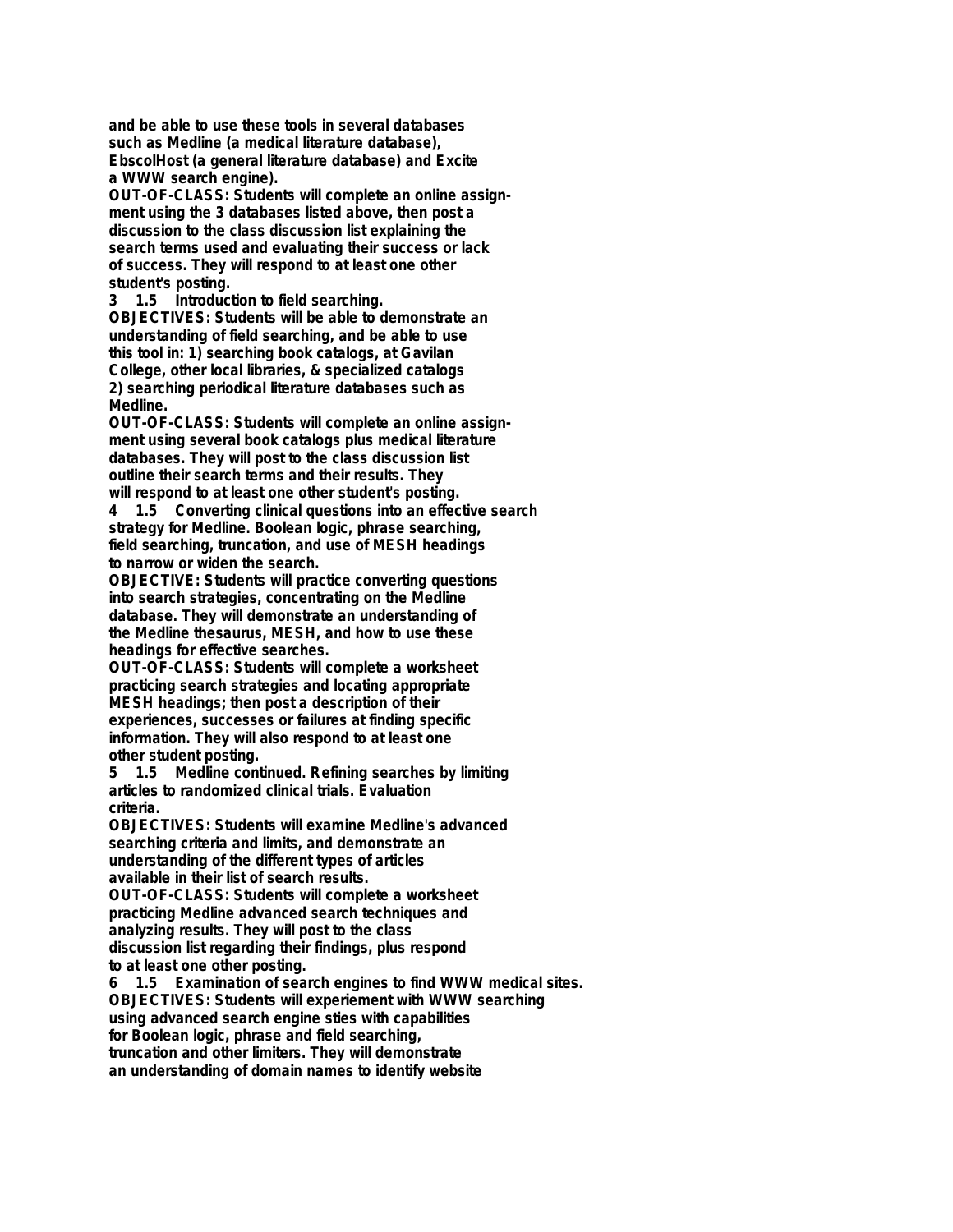**hosts by educational institution, commercial endeavors, government-supported sites, and non-profit organizations.**

**OUT-OF-CLASS: Students will complete a worksheet practicing these topics and evaluating result lists by identifying the host organizaiton. They will post their results on the class discussion list, plus respond to at least one other posting.**

**7 1.5 Organization of the print library using the Library of Congress Classification System. Introduction to the reference collection of an academic library. Introduction to the final project for this class: an annotated bibliography on a medical or health-related topic of their choice.**

**OBJECTIVES: Students will become familiar with the various print sources of medical information, and how it is organized. They will compare print sources using specialized medical encyclopedias to various online sources.**

**OUT-OF-CLASS: Students will complete a worksheet covering these topics, plus post a description of their comparisons and opinions regarding completeness of information, ease of locating the information, currency and reliability of the information.**

**8 1.5 Organization of the Internet using subject directories. General directories such as Yahoo, specialized medical directories such as Medical Matrix, Meducation-Journals, HealthAtoZ, Health & Fitness Worldguide, MedicineNet, and webpages for professional associations such as the American Dietetic Associaiton, American Medical Association, Centers for Disease Control, and the National Institutes of Health.**

**OBJECTIVE: Students will demonstrate an understand of when and how to use subject directories rather than search engines. they will become familiar with several of the major medical websites and understand the organizaton of these resurces.**

**OUT-OF-CLASS: Students will complete a worksheet exploring these subject directories; then post a description of their experiences, successes or failures at finding specific information, and their opinion about information available through these specialized directories. They will also respond to at least one other student posting.**

**9 1.5 Examination of controversies and ethical issues relating to online health services.**

**OBJECTIVES: Students will examine online health services such as counseling, online prescription-ordering sites, and drugs available over the Internet.**

**OUT-OF-CLASS: Students will be divided into groups to examine one of these issues in-depth, put together a group summary of the issue, and report to the rest of the class via the class discussion list.**

**10 1.5 Examination of sources of health information from the patient's perspective.**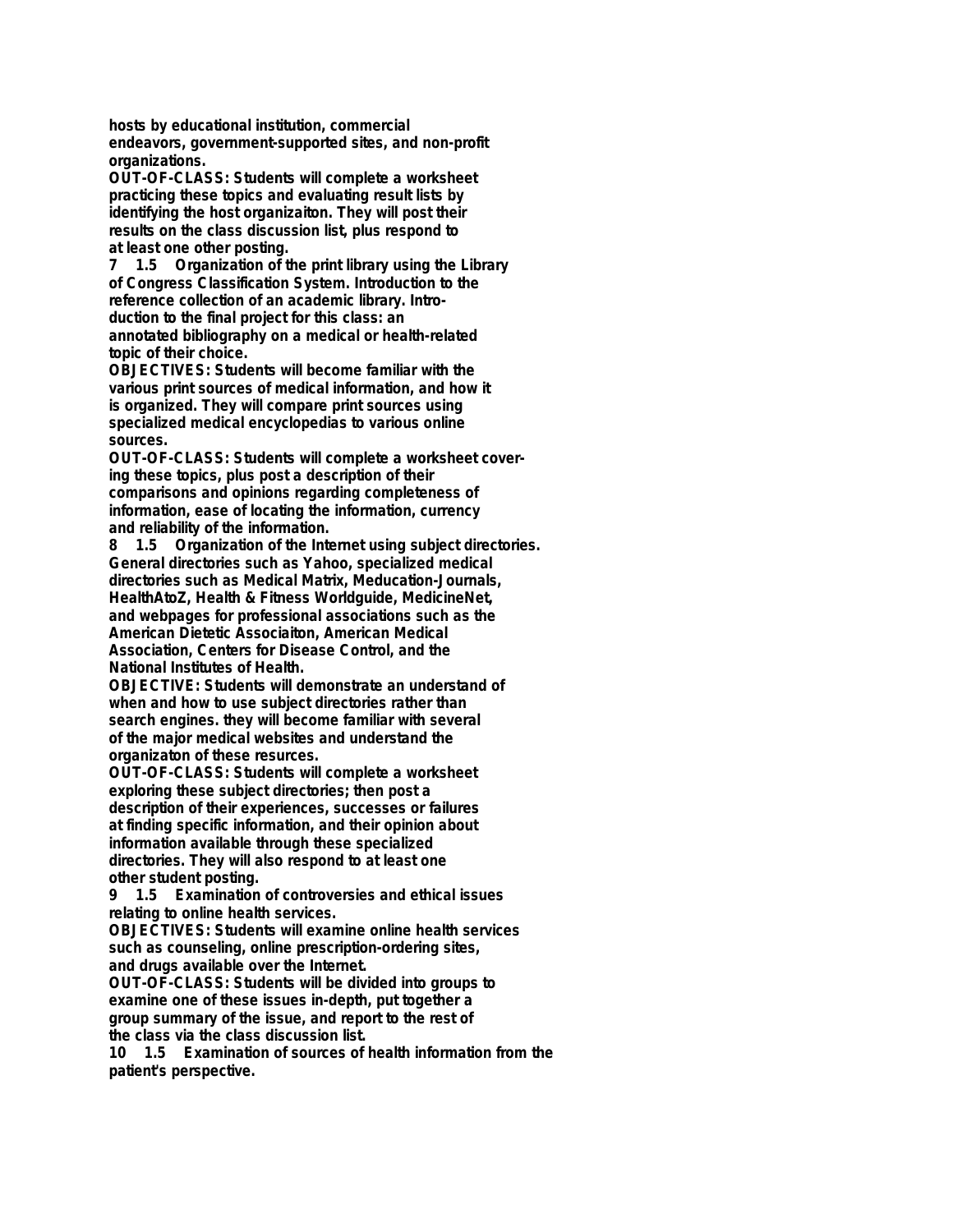**OBJECTIVES: Students will examine several online databases that present information for the consumer such as: 1) Health Finder, for highly filtered consumer information. 2) National Guideline Clearinghouse, for evidencebased clinical practice guidelines. 3) RxList, an Internet drug index. 4) Quackwatch, an internet site dedicated to identifying questionable resources. 5) sources for health statistics from around the world. OUT-OF-CLASS: Students will complete a worksheet covering these additional databases. They will also post contributions to the class discussion list.**

**11 1.5 Review of medical resources, both online and in print. Review of search tools, such as Boolean logic, field and phrase searching, truncation, and use of specialized subject headings such as MESH used in Medline. Review of evaluation criteria, to determine reliable and current information.**

**OBJECTIVES: Students will review medical resources and how to search them, plus resolve any confusion regarding the myriad databases available for health information. OUT-OF-CLASS: Students will e-mail their annotated bibliographies complete with information from several of the databases examined in class. Annotations will explain why the resources was included, using evaluation criteria for reliability, currency, authority, or background information.**

**Students will also taken an online quiz that covers all search tools and medical databases. Quizzes are automatically graded, with immediate feedback for students. They are not counted as part of the student's grade, and so can be repeated as many times as desired. 12 1.5 Final Examination.**

**OBJECTIVE: Students will demonstrate an understanding and skill in answering medical and health-related research questions using advanced search tools both online and in print resources. This will be a timed online exam, and students will be allowed to use any resources available to them (online databases, print resources, class notes and readings).**

**METHODS OF INSTRUCTION:**

**Lecture, visual demonstration, individual practice, group discussion, individual research project, worksheets, and final examination.**

**REPRESENTATIVE TEXTBOOKS: Required: Hebda et al, "Internet Resource Guide for Nurses and Health Care Professionals" (3rd Edition) (Paperback), Prentice Hall , 2004, or other appropriate college level textbook. ISBN: 978-0131512559 Reading Level of Text: 13th grade, Verified by: KBedell**

**SUPPLEMENTAL DATA: Basic Skills: N Classification: I**